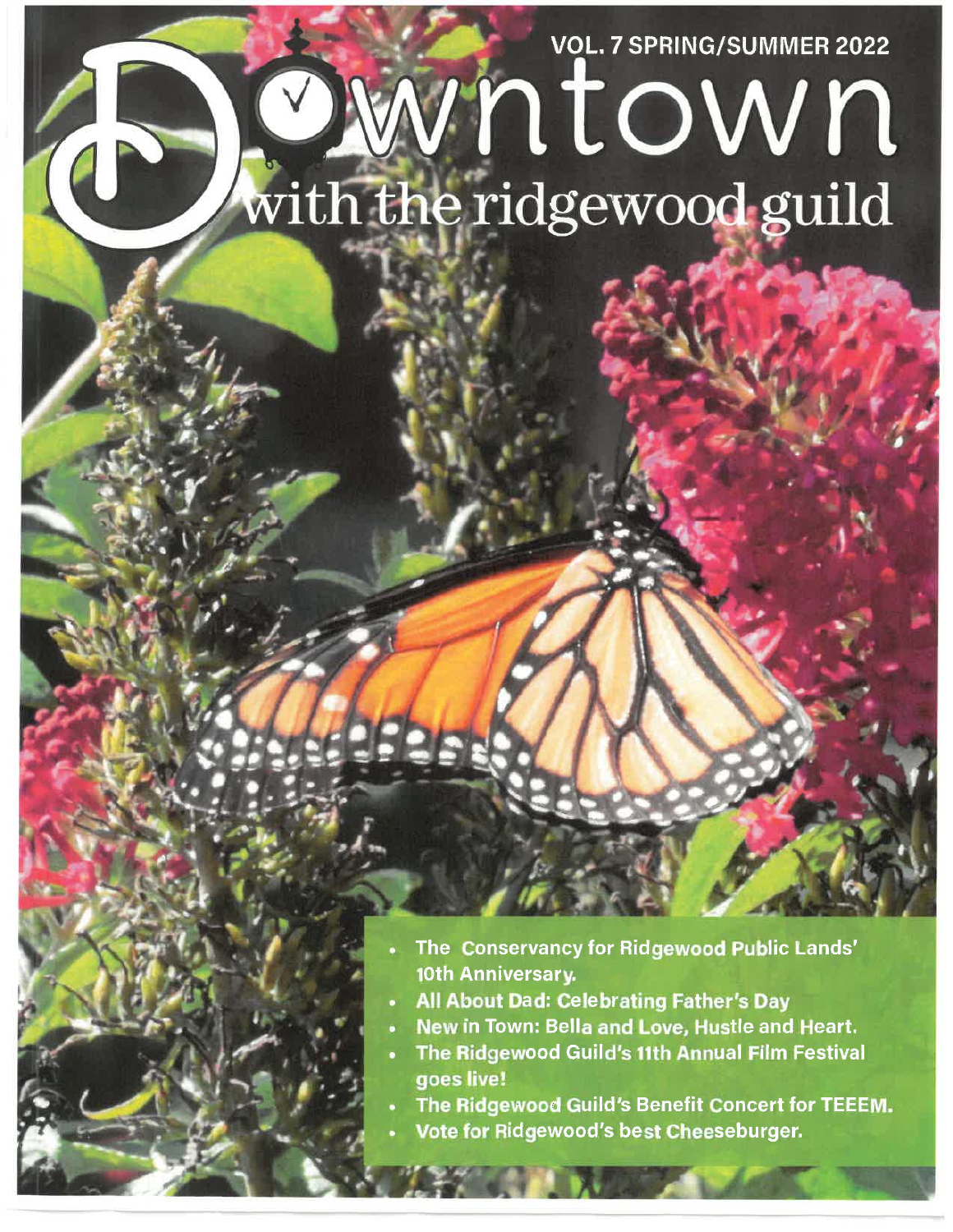## **The Conservancy for Ridgewood Public Lands:**

10 years of Planting

## and Much More to Come!

#### by Laura Prah

The Conservancy for Ridgewood Public Lands (CFRPL) is celebrating 10 years of beautifying and preserving Ridgewood's gardens and parks. It all started in 2012 when a group of residents decided to do something about the neglected area on North Broad Street.

"We were frustrated that the town was not putting enough money in the budget for the maintenance of public areas and we wanted to beautify some of them;' said Cynthia Halaby, president and co-founder of CFRPL. "We realized how unattractive the area was on either side of the train station stairs on North Broad. We went to the village manager, and it started from *there:'* 

They had the support of Nancy Bigos, director of Parks and Recreation, who didn't have the budget to beautify the area or support programs about nature and sustainability.

"Parks and Rec is not public safety, it is not education, although very important to our quality of life. The tax dollar can only go so far;' said Bigos, who is also a cofounder of CFRPL

It took the group three years of meetings and planning to obtain its 501(c)3 status, assemble a board of directors, and complete the copious paperwork required to create the conservancy. Its mission is to preserve, renew, restore and rejuvenate Ridgewood's parks and public spaces.

planting dogwood trees for what became the North Broad Street project.

"These are community-minded people who love Ridgewood and want to make it that much better. It's a gift and a pleasure to work with them;' said Bigos. "Over the years, the conservancy has provided the financial and physical support to enhance our municipal parklands and gardens with the niceties that would go above and beyond the municipal tax dollar."

The conservancy is a dedicated group of people in the community, including 23 board members plus dozens of volunteers and donors. Since its inception, the organization has raised more than \$100,000 to fund projects such as a major renewal of Memorial Park at Van Neste Square, the inauguration of the Daffodil Festival in 2014 and the development of the Children's Sensory and Butterfly Garden at The Stable. Since 2013, CFRPL has planted 25,000 daffodil bulbs in town, one for each resident. This year, the conservancy is returning to the site of its first project with the 2022 Expansion of the North Broad Street Gardens and Parkland with plans to rejuvenate the area with trees, shrubs and flowers as well as the installation of park benches and planters. The project is scheduled for completion in May 2022.

The conservancy works closely with the Parks and Recreation Department to identify projects and then enlists Chris Raimondi of Raimondi Horticultural Group in Ho-Ho-Kus to design and oversee the work.



The small group got to work removing overgrowth and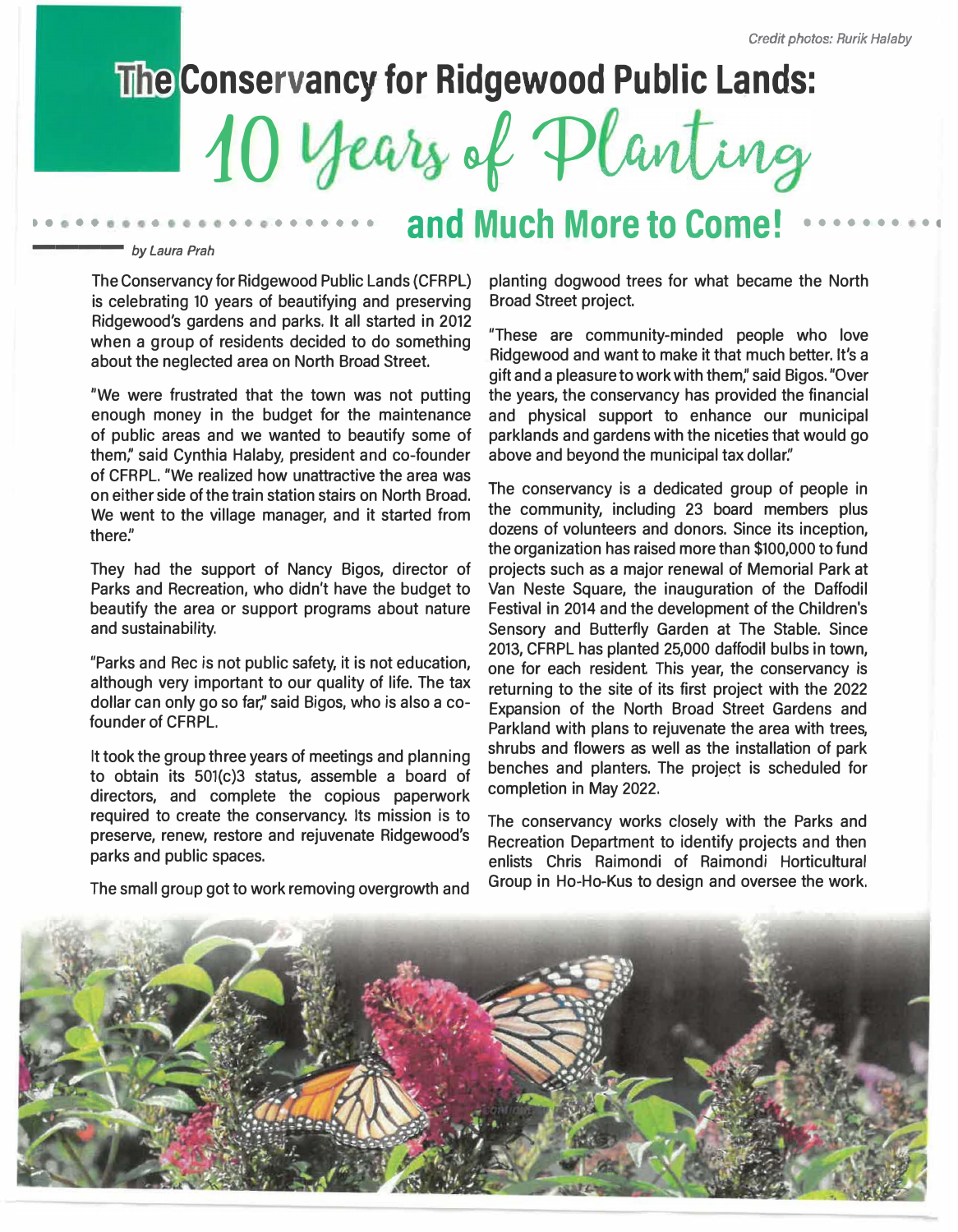"These are community-minded people"<br>who love Ridgewood and want to<br>"make it that much better..."